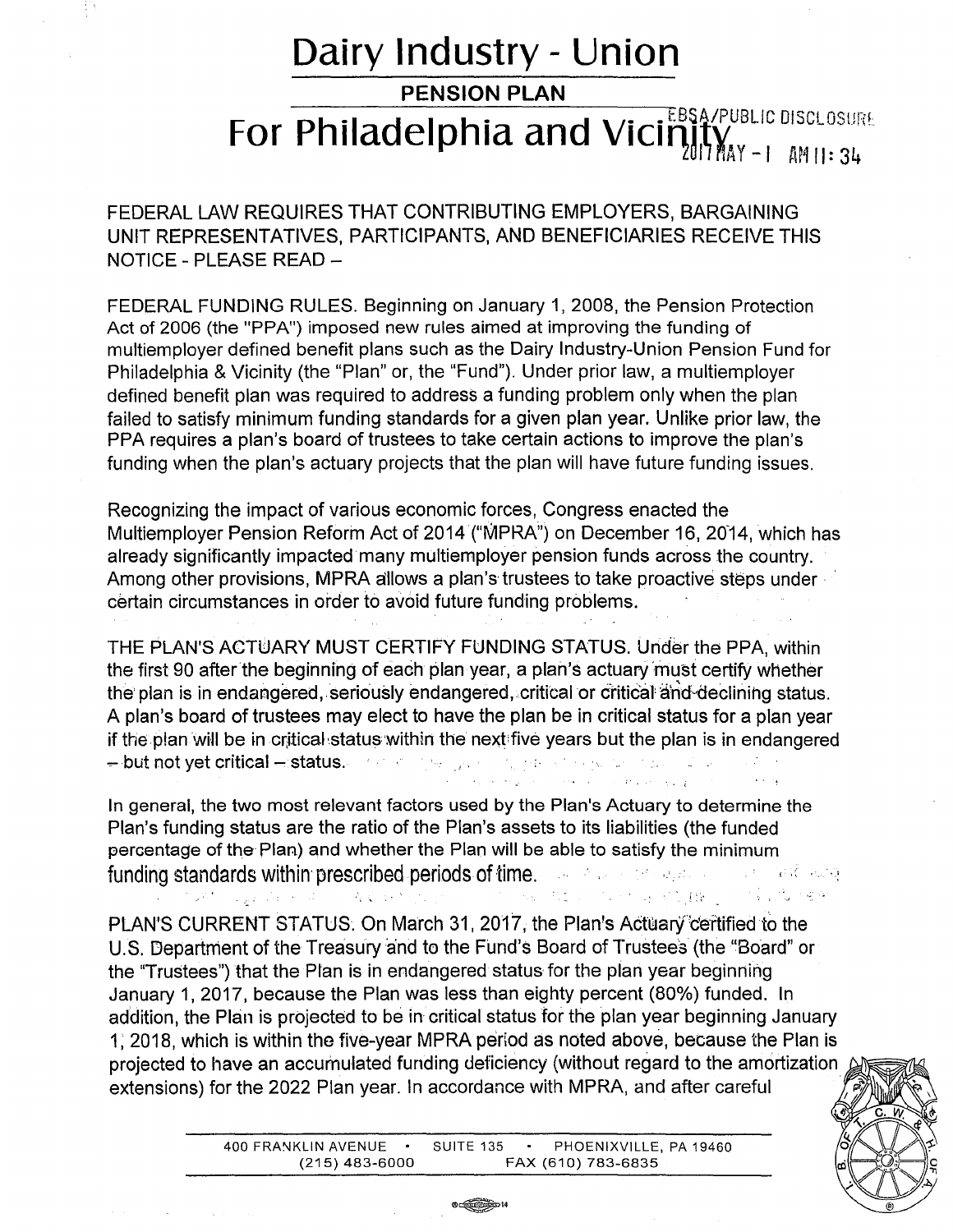consideration, the Trustees voted to elect for the Plan to be in critical status for the Plan Year beginning January 1, 2017 to better address the Plan's current and projected funding problems.

WHY HAS THIS HAPPENED? Even though the Board has been proactive in addressing the Plan's funding problem, like most multiemployer pension plans and even many single employer pension plans sponsored by U.S. companies, the Plan was negatively impacted by the 2008 economic downturn, subsequent recession, and declines in the stock and other market, which caused a significant drop in the value of the Plan's assets. Industries such as the dairy industry have also been impacted by non-union competition, continued volatility within investment markets, and other residual effects of the 2008 recession.

WHAT ACTION HAS THE BOARD TAKEN TO DATE? Since 2011, the Board has taken numerous steps to rebuff these economic forces. In that year, the Plan was certified as in critical status and the Board annually increased employer contributions and instituted certain benefit changes to enable the Plan to emerge from critical status. These changes were successful in permitting the Plan to emerge from critical status for a period of time.

REHABILITATION PLAN. When the Plan's Actuary initially certified the Plan in critical status in 2011, the PPA required the Board to develop and implement a "Rehabilitation Plan" designed to improve the Plan's funding. As part of the Rehabilitation Plan, the Board established schedules that outlined the increased employer contributions and revised benefit structures designed to bring the Plan out of critical status within the required statutory period. The Rehabilitation Plan established schedules that reduced or eliminated certain benefits and increased employer contributions. These schedules were presented to collective bargaining parties, who were required to agree to a Boardapproved schedule. i de la característica.<br>Obras especies de la característica de la característica de la característica de la característica de la carac The Company of the Company of the

As a result of the Plan's current funding certification, the Trustees are again required to develop and implement a Rehabilitation Plan that provides schedules of reduced or eliminated benefits, increased employer contributions, or both. Bargaining parties must negotiate to adopt a Board-approved schedule as they did in 2011. The Board will provide copies of the 2017 Rehabilitation Plan to bargaining parties as soon as possible after it has been adopted by the Board.  $\frac{1}{2} \left( \frac{1}{2} \right)^{2} \left( \frac{1}{2} \right)^{2} \left( \frac{1}{2} \right)^{2} \left( \frac{1}{2} \right)^{2} \left( \frac{1}{2} \right)^{2} \left( \frac{1}{2} \right)^{2}$  $\sqrt{2}$  and  $\sqrt{2}$ 

WHAT DOES THIS MEAN FOR CONTRIBUTING EMPLOYERS? To help improve the funding of a plan that is in critical status, the law requires each contributing employer to pay an automatic surcharge beginning 30 days after the employer is notified that the plan is in critical status. The surcharge remains in effect until the employer and the collective bargaining unit have agreed to adopt one of the plan's rehabilitation plan schedules. The surcharge for the first year the Plan is in critical status is equal to 5% of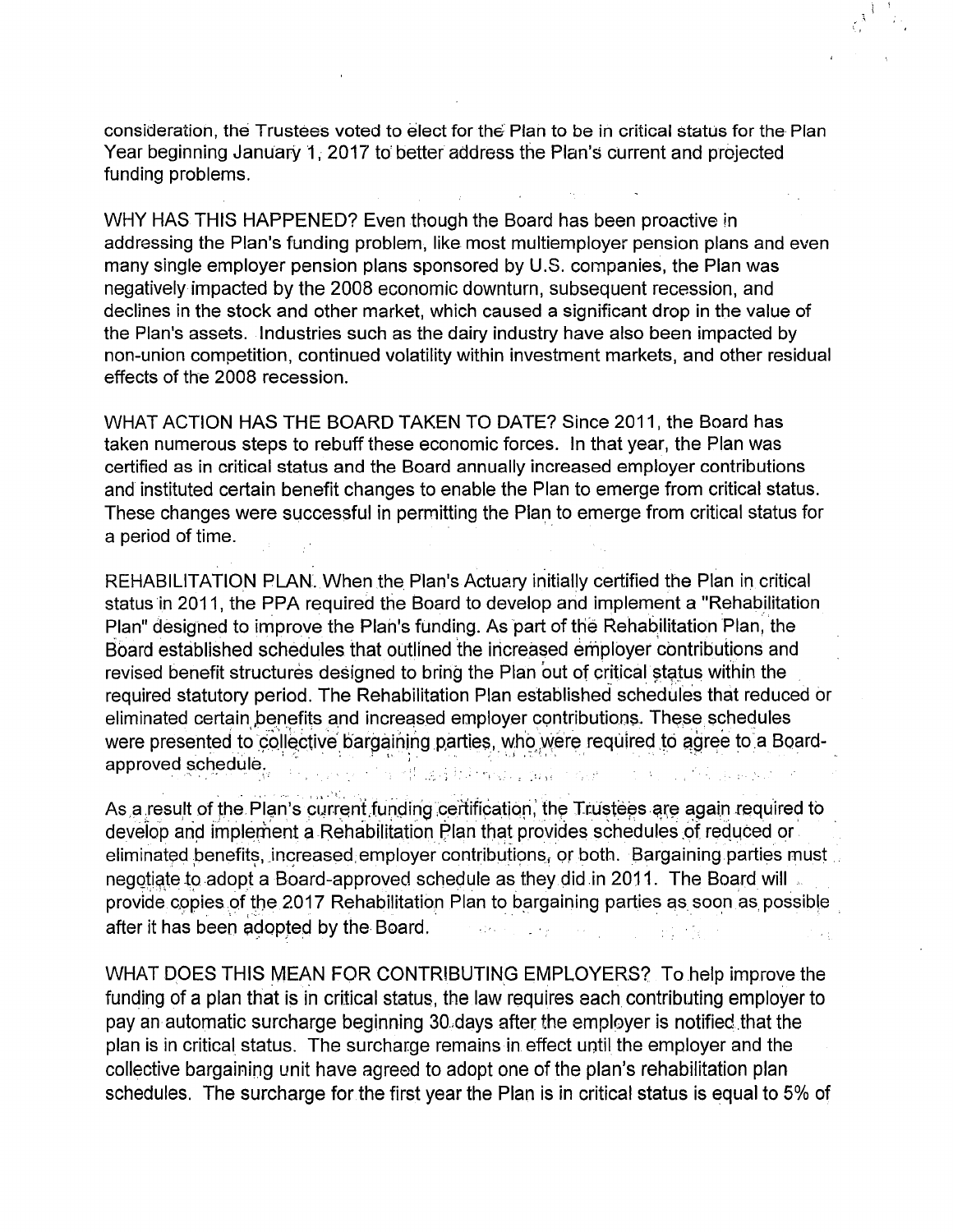the amount an employer is otherwise required to contribute and increases to 10% for each succeeding plan year in which the plan remains in critical status.

This means that beginning 30 days after the date of this Notice, each contributing employer will be required to pay a surcharge equal to 5% of the contributions the employer is otherwise required to make to the Fund under the employer's applicable ' collective bargaining agreement or other agreements, and the automatic surcharge will increase from 5% to 10% as of January 1, 2018. A contributing employer may avoid this surcharge by agreeing with Local Union No. 463 within 30 days of the date of this Notice to adopt one of the Rehabilitation Plan schedules, which will require the employer to increase its monthly contributions from \$605.02 to \$629.22 as of January 1, 2018.

WHAT DOES THIS MEAN FOR PARTICIPANTS? If a participant is retired and receiving benefits as of April 30, 2017, the participant's benefits will not be affected. While the Plan is in critical status, the PPA prohibits the Plan from paying any benefits in the form of a lump sum or any other payment in excess of the monthly amount payable in the form of a single life annuity (other than certain Social Security supplements, small benefit cash outs, and certain retroactive payments). In addition, vested retirement benefits will continue to be partially guaranteed by the Pension Benefit Guaranty Corporation (the "PBGC"). For example, the PBGC guarantees a monthly benefit payment equal to 100 percent of the first \$11 of the Plan's monthly benefit accrual rate, plus 75 percent of the next \$33 of the accrual rate, times each year of credited service. The PBGC's maximum guarantee is \$35.75 per month times a participant's years of credited service. ' I • o' ~ • • *:* • • 'f )

POSSIBLE FUTURE BENEFIT REDUCTIONS. No adjustment or reductions in benefits are contemplated at this time. Depending upon the Plan's investment performance in 2017 and beyond, the financial health of the contributing employers, changes in pension law, increases and/or decreases in the Plan's projected assets and benefit obligations, and other factors, it is possible that the Board may need to update the Rehabilitation Plan to require additional increases in employer contributions and/or<sup>-11</sup> reductions in future benefit accruals for participants. If the Board determines that reductions in future-benefit accruals are necessary as a result of MPRA or otherwise. With participants will receive a separate notice in advance of any reductions, which will identify and explain the effect of those additional reductions, as applicable.

LOOKING AHEAD. The Board is continuously working to develop ways to secure participants' and beneficiaries' benefits well into the future. As a result of the PPA and MPRA, bargaining parties are being asked to work together to improve the funded status of the Plan going forward. Since 2011, as noted above, employers have significantly increased their contributions and participants and beneficiaries have had certain benefits reduced or eliminated, and the Trustees may be required to impose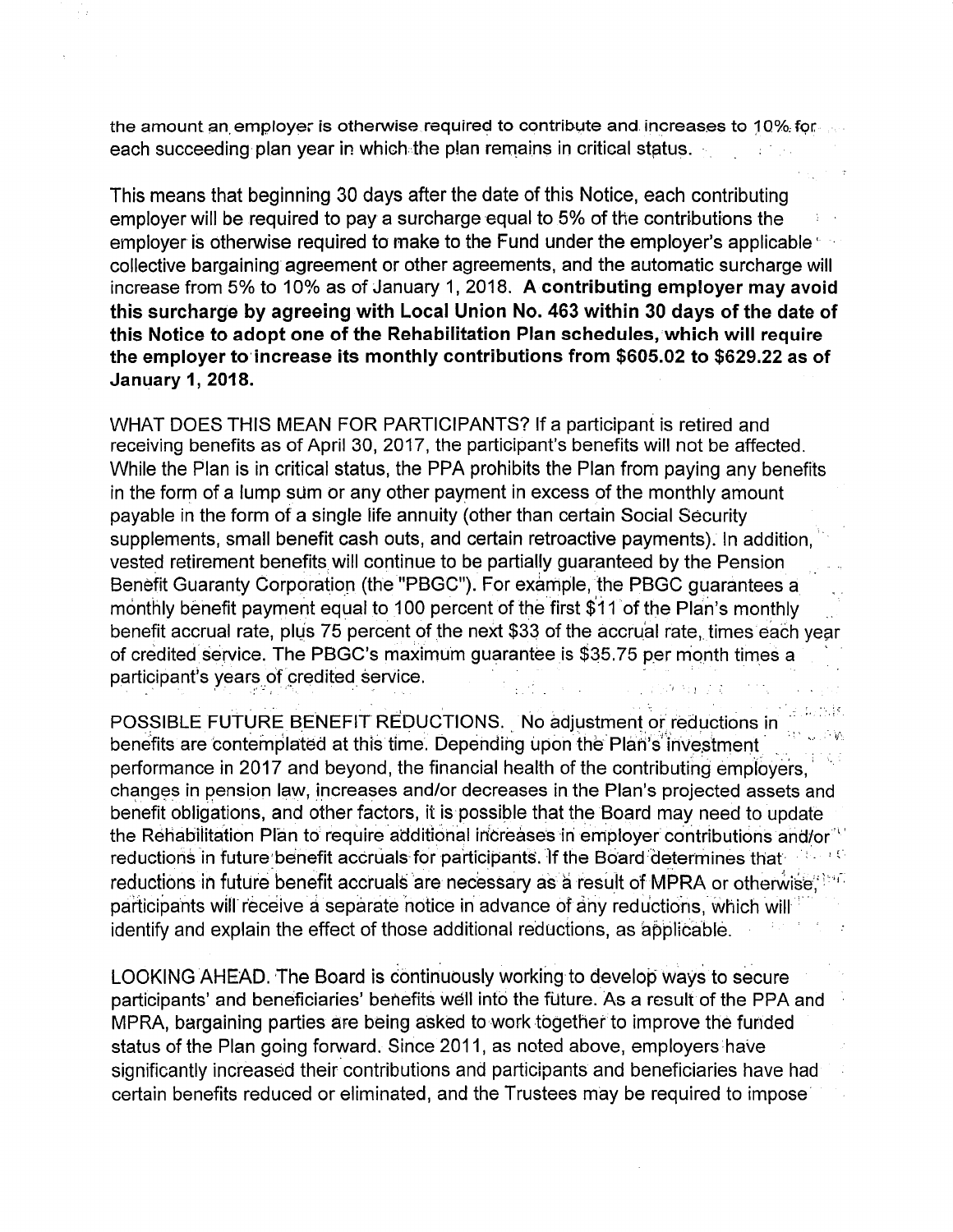similar contribution increases and benefit reductions in the future. The Board will continue to evaluate the Fund's progress and update the Rehabilitation Plan, as necessary.

WHERE TO GET MORE INFORMATION. For more information about this Notice, you may contact the Board of Trustees, Dairy Industry-Union Pension Fund for Philadelphia & Vicinity, 400 Franklin Avenue, Suite 135, Phoenixville, PA 19460 or by calling (215) 483-6000. You will have a right to receive a copy of the Rehabilitation Plan when it is completed.

Date: April 28, 2017

and a strong of the state of the state of the state of the state of the state of the state of the state of the<br>The state of the state of the state of the state of the state of the state of the state of the state of the st

 $\mathcal{L}^{\mathcal{L}}(\mathcal{L}^{\mathcal{L}})$  and  $\mathcal{L}^{\mathcal{L}}(\mathcal{L}^{\mathcal{L}})$  and  $\mathcal{L}^{\mathcal{L}}(\mathcal{L}^{\mathcal{L}})$ 

cc. United States Department of Labor; Pension Benefit Guaranty Corporation

 $\mathcal{L}^{\mathcal{L}}$ **Carlos**  $\sim 100$ 

 $\label{eq:4} \sin\left(\frac{1}{2}\right) \frac{1}{4} \log \left(1-\frac{1}{2}\right) \log \left(1-\frac{1}{2}\right)$ i teratur eta biztanleria.<br>1990an - Antonio Bartham, profesior eta biztanleria (h. 1940). المتحاج والمتواطن والمتعارض والأمراء  $\label{eq:2.1} \frac{1}{2} \sum_{i=1}^N \frac{1}{2} \sum_{j=1}^N \frac{1}{2} \sum_{j=1}^N \frac{1}{2} \sum_{j=1}^N \frac{1}{2} \sum_{j=1}^N \frac{1}{2} \sum_{j=1}^N \frac{1}{2} \sum_{j=1}^N \frac{1}{2} \sum_{j=1}^N \frac{1}{2} \sum_{j=1}^N \frac{1}{2} \sum_{j=1}^N \frac{1}{2} \sum_{j=1}^N \frac{1}{2} \sum_{j=1}^N \frac{1}{2} \sum_{j=1}^N \frac{$